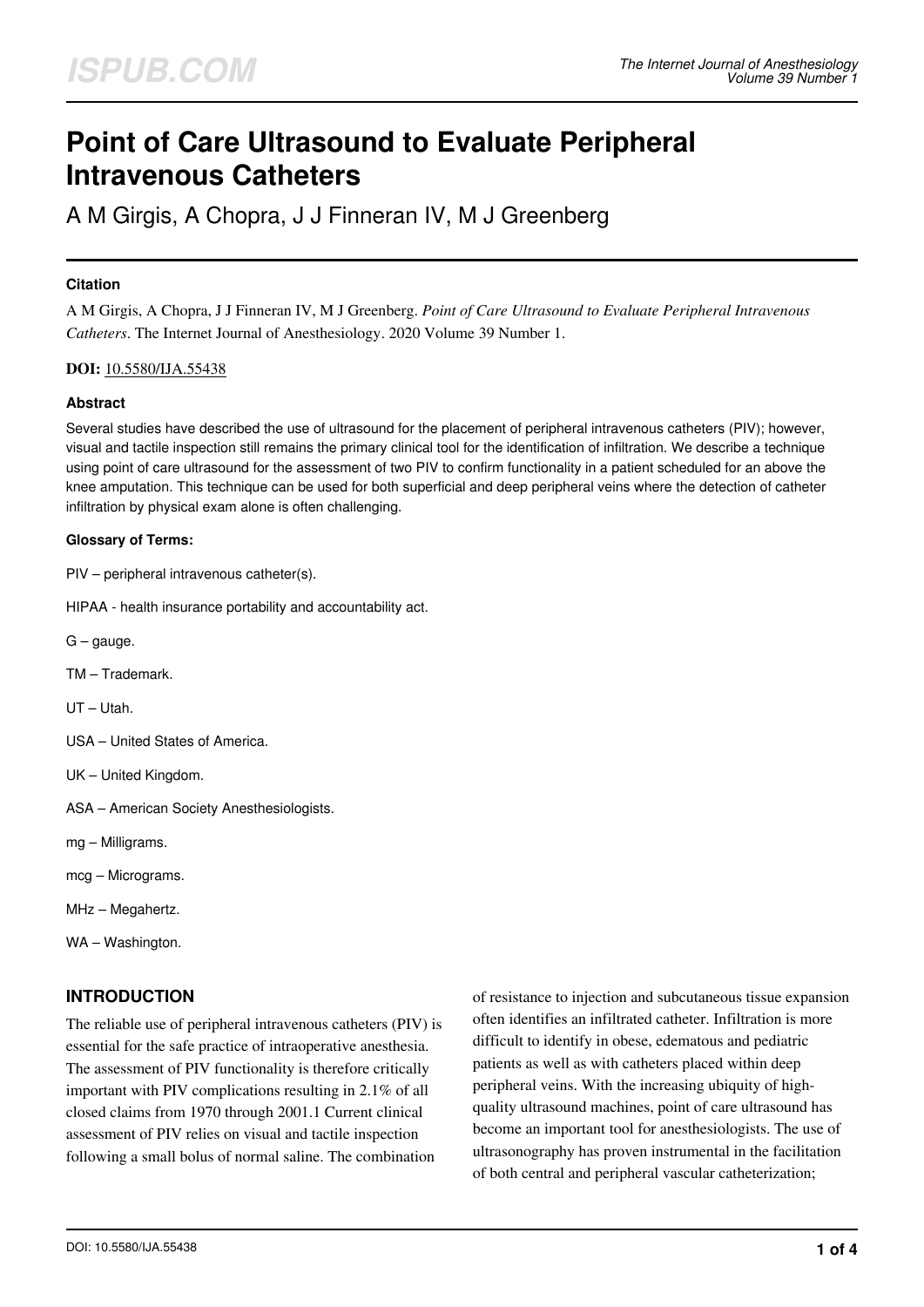however, point of care ultrasound for in situ catheter assessment has not been previously described. Previous work has evaluated the use of the subcostal 4-chamber view using transthoracic echocardiography to identify changes in flow patterns after a saline bolus.2 With the increased incidence of ultrasound-guided PIV placement in deep peripheral veins, a reliable identification method for infiltration becomes important. We describe a technique utilizing point of care ultrasound for the quick, reliable assessment of two questionable PIV in a hospitalized patient prior to surgery. We obtained a written health insurance portability and accountability act (HIPAA) authorization to use and disclose protected health information.

# **CASE REPORT**

A 68-year-old male with a medical history significant for end-stage renal disease treated with hemodialysis, hypertension, and a below the knee amputation of the left lower extremity presented with sepsis secondary to left knee stump gangrene. The patient was scheduled for an above the knee amputation of the left lower extremity for primary infectious source control. Upon admission, a 20-gauge (G) peripheral intravenous catheter (BD InstyteTM AutoguardTM, Sandy, UT 84070, USA) was inserted in the patient's right anterior forearm. A visual and tactile inspection following a small saline bolus was negative for resistance to injection or clinical signs of infiltration. The patient denied discomfort with injection and the PIV was connected to an infusion pump (CareFusion AlarisTM, Hampshire 305 Ltd., RG22 4BS, UK) without increased pressure alarms.

On the day of surgery, the patient was transferred to the preoperative holding area for left sciatic and femoral nerve blocks prior to amputation. Standard ASA monitors were placed and the patient was administered oxygen by facemask. The patient was sedated with 2 mg of intravenous midazolam and 50 mcg fentanyl via the right forearm PIV. There was no resistance to injection or visual signs of infiltration with medication administration. Due to patient discomfort during positioning, an additional 50 mcg of fentanyl was administered. Given the persistent patient discomfort despite presumably adequate sedation, we considered possible PIV infiltration. In order to evaluate the PIV, a 13- to 6-MHz 38-mm linear array ultrasound transducer (Edge II; SonoSite, Bothell, WA) was used to examine the right forearm PIV. The transducer was placed just proximal to the catheter tip and a small normal saline bolus was rapidly injected into the PIV (Supplemental Video

1). Subcutaneous tissue expansion was evident on ultrasonography following the normal saline bolus, likely indicating infiltration. The right forearm PIV catheter was therefore removed. A new 20G PIV catheter was then inserted in the right antecubital fossa with ultrasound guidance. Again, the transducer was placed just proximal to the catheter tip and a small saline bolus was administered with no evidence of subcutaneous tissue expansion. In addition, intraluminal venous expansion at a position cephalad to the tip of the catheter was visualized, indicating an appropriately positioned catheter (Supplemental Video 2).

The patient received additional sedation and the peripheral nerve blocks were completed successfully. Shortly following block completion, the patient became overly sedated and experienced an episode of large volume emesis. Given the concern for possible aspiration, the amputation was rescheduled.

# **DISCUSSION**

A functioning intravenous catheter is essential to deliver medications during anesthesia. PIV catheters can be difficult to place, requiring multiple attempts, causing discomfort and anxiety for the patient. The use of bedside ultrasound has significantly improved the ability of clinicians to place the catheters, even in cases where a peripheral vein cannot be felt.3 When a patient arrives to the pre-surgical area with a PIV in place, it is often difficult to verify patency. While a clinical assessment consisting of visual and/or tactile inspection during injection can be reassuring, the physical exam alone can be misleading – as in this case. Failure to recognize an infiltrated PIV catheter may lead to complications including tissue necrosis, nerve damage, infection, and compartment syndrome.4

Best practice guidelines have been widely published for central venous, peripheral venous, and arterial cannulation.5, 6 Furthermore, there is extensive literature regarding ultrasound-based approaches for vascular access, with additional recommendations for safe use.7, 8 There is a demonstrable decreases in complications related to catheter placement - and subsequent cost-savings – when advanced imaging is utilized for intravenous catheter insertion.9 However, there is little available in the literature on point of care ultrasonography for evaluation of PIV.2 The use of ultrasound for confirmation and assessment of catheter location have been previously described primarily for central venous catheters.10-12

This case illustrates how point of care ultrasound can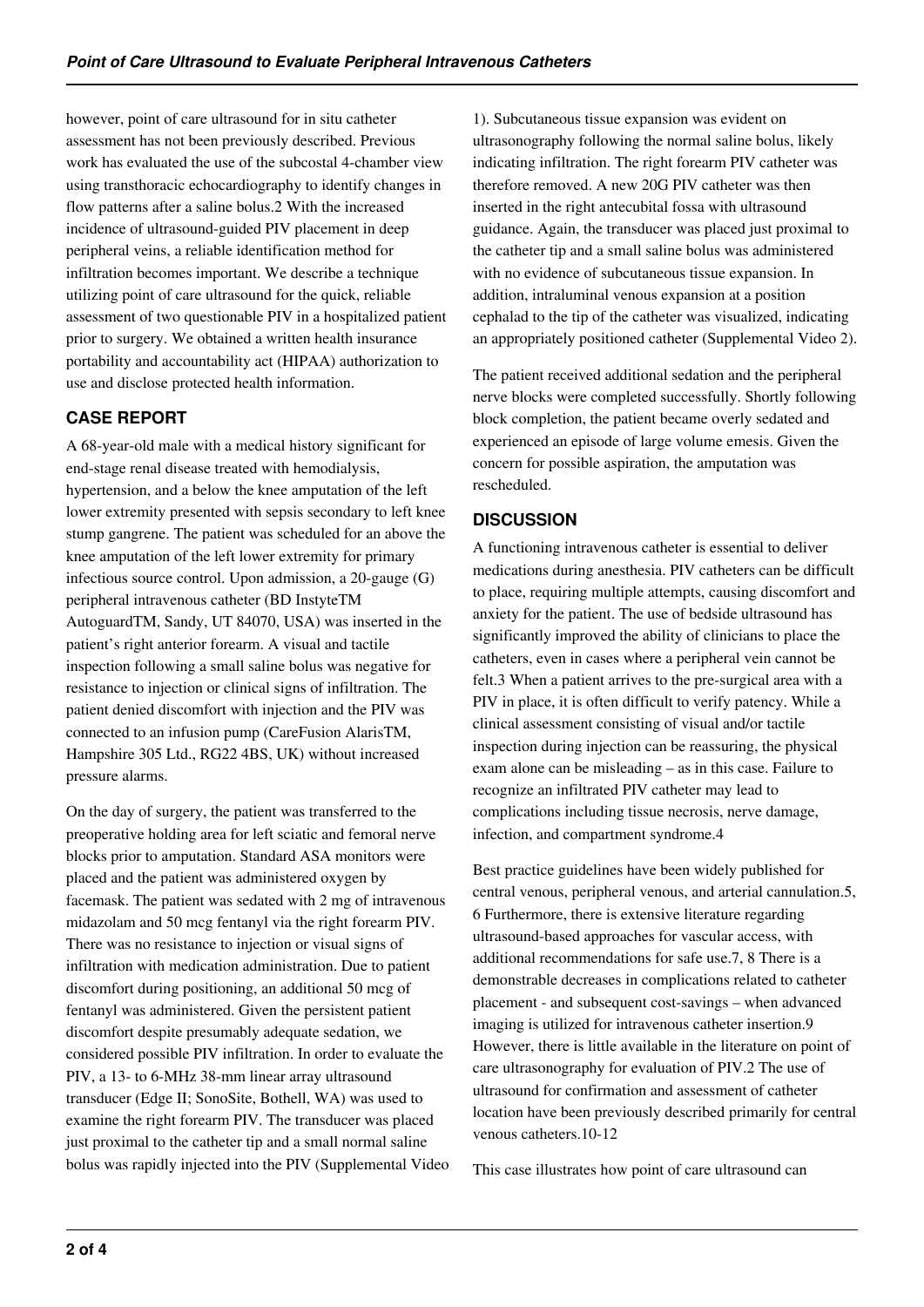quickly differentiate appropriately placed and infiltrated intravenous catheters. Since assessment by physical exam looking for leaking or a feeling of fullness around the tip of the catheter is unreliable, a direct visual demonstration of patency can provide the practitioner an easy tool to use to ensure a functional catheter. In this case, the patient became overly sedated and aspirated following an episode of emesis, shortly following the regional block. The subcutaneous reabsorption of sedative medications administered through the infiltrated catheter was likely the culprit, demonstrating an avoidable morbidity.

In summary, we have described a previously unreported technique using point of care ultrasound to determine the proper intraluminal placement of a PIV. Early recognition of infiltrated PIV has the potential to decrease morbidity and mortality. This technique may be considered when the placement of a PIV is in question and ultrasound is available.

## **References**

1. Ball, RD, Henao, JP, Ibinson, JW, Metro, DG Peripheral intravenous catheter infiltration: Anesthesia providers do not adhere to their own ideas of best practice. J Clin Anesth. (2013). 25 115–20

2. Adam C. Adler, Denis H. Jablonka; Bedside Ultrasound: A Tool for Assessment of IV Functionality. Anesthesiology 2016;124(4):959.

3. Gottlieb M, Sundaram T, Holladay D, Nakitende D. Ultrasound-Guided Peripheral Intravenous Line Placement:

A Narrative Review of Evidence-based Best Practices. West J Emerg Med. 2017;18(6):1047–1054.

doi:10.5811/westjem.2017.7.34610 4. Bhananker, SM, Liau, DW, Kooner, PK, Posner, KL, Caplan, RA, Domino, KB Liability related to peripheral venous and arterial catheterization: A closed claims analysis.. Anesth Analg. (2009). 109 124–9 5. American Society of Anesthesiologists Task Force on Central Venous Access, Rupp SM, Apfelbaum JL, et al. Practice guidelines for central venous access: a report by the American Society of Anesthesiologists Task Force on

Central Venous Access. Anesthesiology 2012; 116:539. 6. Bodenham Chair A, Babu S, Bennett J, et al. Association of Anaesthetists of Great Britain and Ireland: Safe vascular access 2016. Anaesthesia 2016; 71:573.

7. Lamperti M, Bodenham AR, Pittiruti M, et al. International evidence-based recommendations on ultrasound-guided vascular access. Intensive Care Med 2012; 38:1105.

8. Bouaziz H, Zetlaoui PJ, Pierre S, et al. Guidelines on the use of ultrasound guidance for vascular access. Anaesth Crit Care Pain Med 2015; 34:65.

9. Lee J, Geyer B, Naraghi L, et al. Advanced imaging use in intensive care units has decreased, resulting in lower charges without negative effects on patient outcomes. J Crit Care 2015; 30:460.

10. Saul T, Doctor M, Kaban NL, et al. The Ultrasound-Only Central Venous Catheter Placement and Confirmation Procedure. J Ultrasound Med 2015; 34:1301.

11. Kim SC, Heinze I, Schmiedel A, et al. Ultrasound confirmation of central venous catheter position via a right supraclavicular fossa view using a microconvex probe: an observational pilot study. Eur J Anaesthesiology 2015; 32:29.

12. Vezzani A, Brusasco C, Palermo S, et al. Ultrasound localization of central vein catheter and detection of postprocedural pneumothorax: an alternative to chest radiography. Crit Care Med 2010; 38:533.